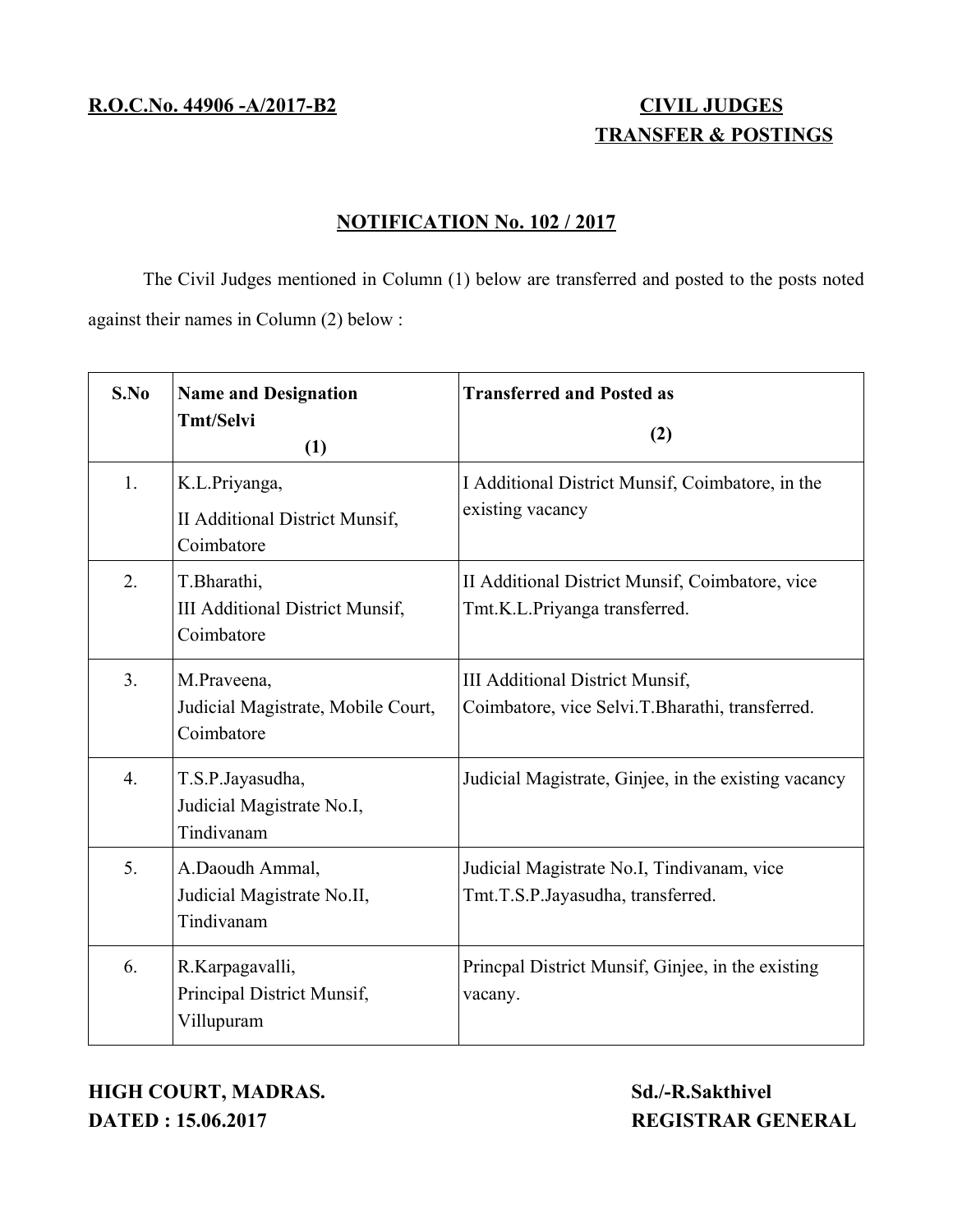### **R.O.C.No. 44906 -A/2017-B2**

#### **OFFICIAL MEMORANDUM**

- Sub: Courts and Judges Civil Judges Transfer and postings Notification issued - Joining instructions - Issued.
- Ref: High Court's Notification No. 102 / 2017, dated : .06.2017

## **I**

.............

Tmt.K.L.Priyanga, II Additional District Munsif, Coimbatore, who has been transferred and posted as I Additional District Munsif, Coimbatore, Selvi. T.Bharathi, III Additional District Munsif, Coimbatore, who has been transferred and posted as II Additional District Munsif, Coimbatore, in the High Court's Notification cited above, are required to handover charge of their respective present posts to their successors, and take charge of their respective new posts, immediately, on the same day.

Tmt.M.Praveena, Judicial Magistrate, Mobile Court, Coimbatore, who has been transferred and posted as III Additional District Munsif, Coimbatore, in the High Court's Notification cited above, is required to take charge of the post of III Additional District Munsif, Coimbatore, immediately. After assuming charge of the post of III Additional District Munsif, Coimbatore, she is required to hold full additional charge of the post of Judicial Magistrate, Mobile Court, Coimbatore, until further orders.